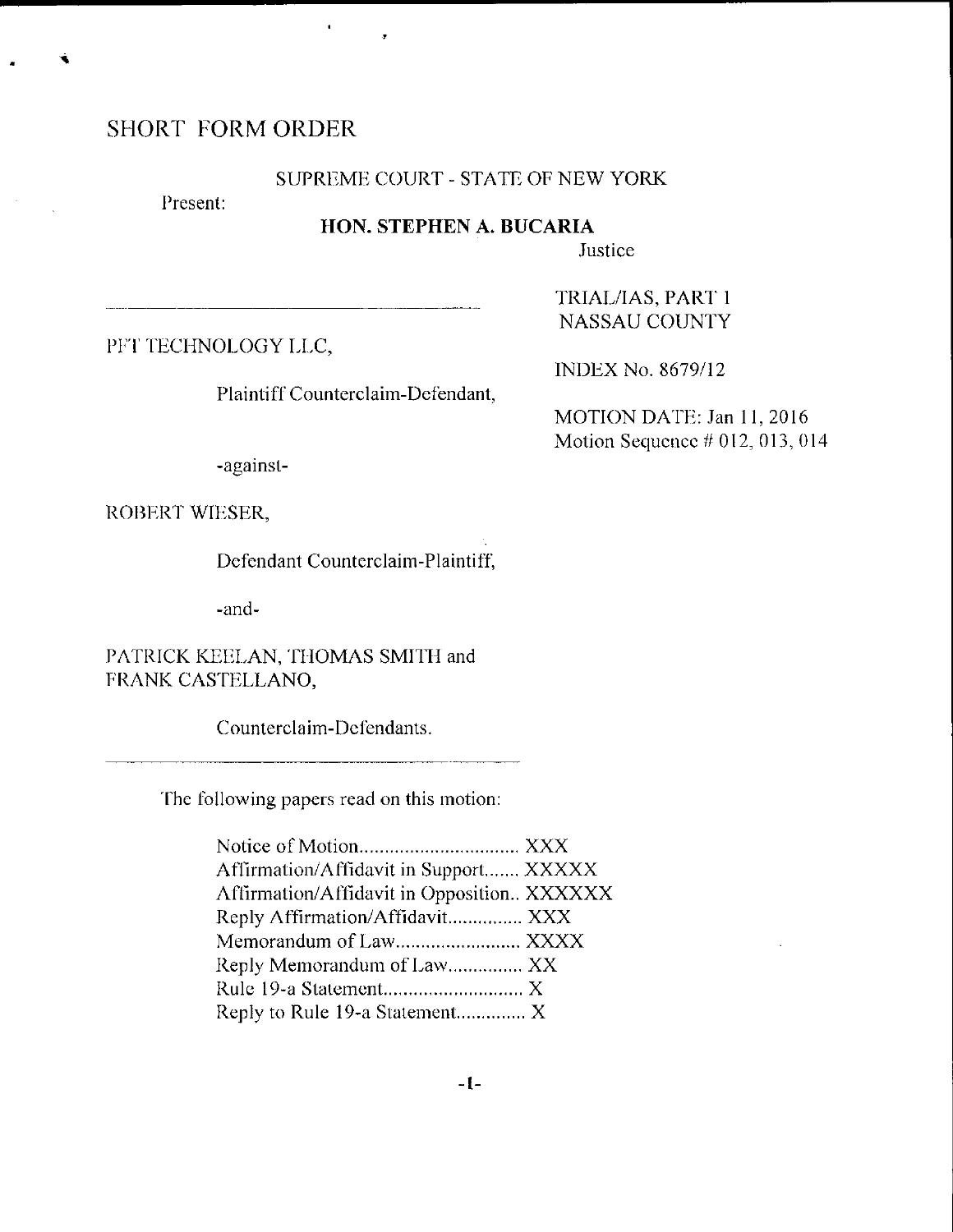Motion (seq. 12) by defendant Robert Wieser for partial summary judgment with respect to the claims in the complaint and defendant's counterclaims is granted and denied to the extent indicated below. Motion (seq. 13) by plaintiff PFT Technology, LLC for leave to renew its motion for the return of its parts and equipment is **granted** to the extent indicated below. Motion (seq. 14) by defendant Robert Wieser for the appointment of a receiver, an order of attachment, and for injunctive relief is **granted** only to the extent indicated below.

Plaintiff PFT Technology, LLC is engaged in the business of detecting gas and fluid leaks in power networks for public utilities. Defendant Robert Weiser is a founder and 25 % managing member of PFT. PFT uses highly specialized instruments to detect the gas and fluid leads, which Wieser claims to have built and designed. Counterclaim defendants Patrick Keelan, Thomas Smith, and Frank Castellano are the other 25 % managing members of the company. Section 6.05 of PFT's amended operating agreement provides that a managing membcr may be removed for causc by a super majority-ininterest of the members, defined as more than 75% of the total interest. "Cause" includes willfut and material neglect of the "normal and reasonable duties" of thc managing member (Deft's ex 7).

During 2011, a dispute arose between Weiser and the other members of PFT concerning his salary and equity distributions as compared to those of the other members. On October 24, 2011, Keelan sent Wieser a letter asserting that he was in possession of three gas chromatographs which belonged to the company. Keelan stated that the other members had determined that Wieser's failure to return the equipment was a willful and material neglect of his duties. Keelan stated that Wieser would be removed as a managing member if the equipment was not returned in operational condition within 30 days (Deft's  $ex 16$ ).

On July 10, 2012, PFT commenced this action against Wieser. PFT alleges that Wieser used his company credit card for personal expenses, abandoned his responsibilitics to PF'I, and rendered ccrtain of the company's instruments nonoperational. In the first cause of action, PFT secks a declaratory judgment that Wieser breached his fiduciary duty to the company. In the second cause of action, PFT seeks damages against Wieser for breach of fiduciary duty. In the third cause of action, PFT sceks dissolution of the company on the ground that it is not reasonably practicable to carry on the business in conformity with the articles of organization or operating aqreement.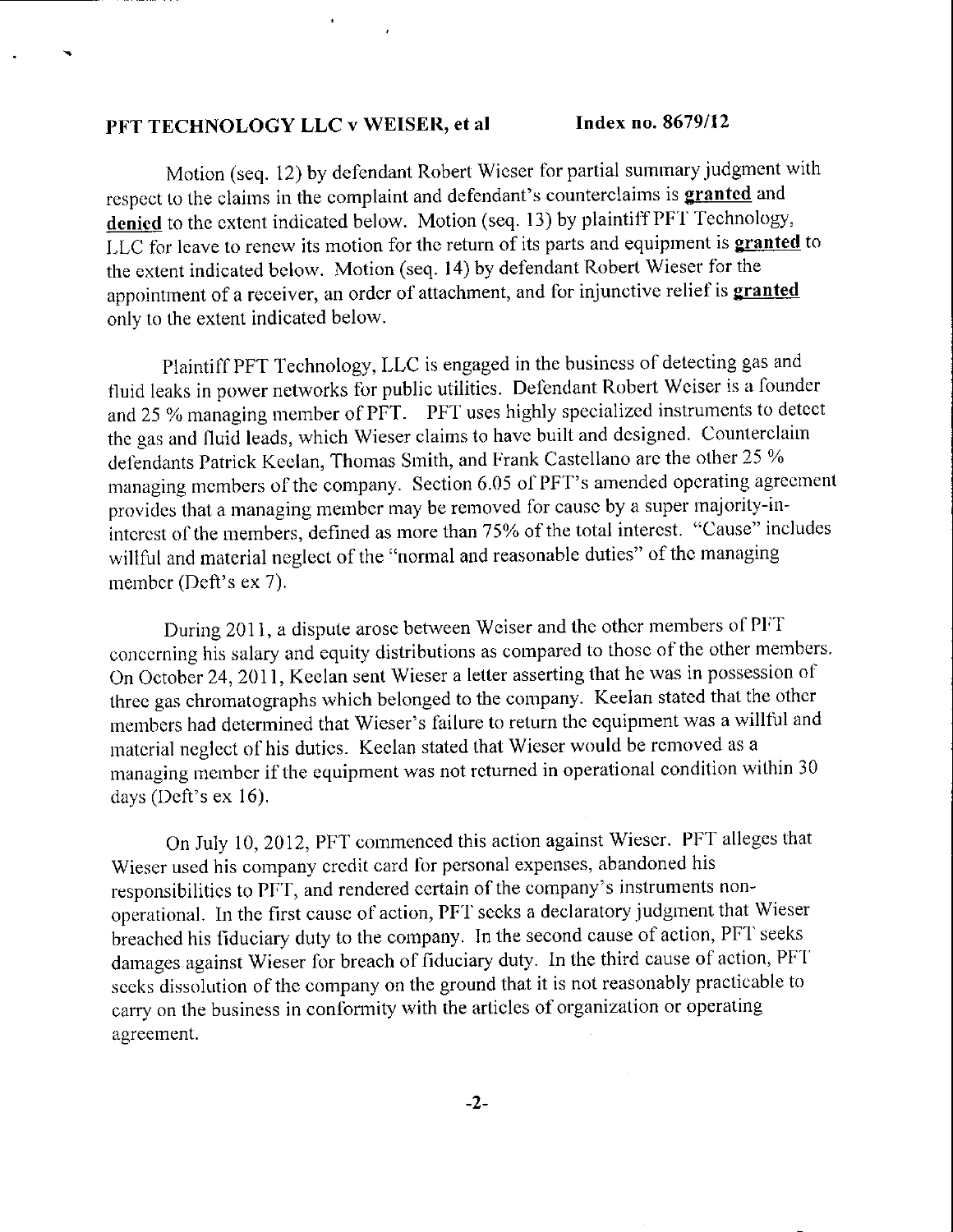٠

 $\blacksquare$ 

In his answer, Weiser asserts various counterclaims against the other members. In the first counterclaim for breach of the operating agreement, Weiser alleges that the other mernbers paid thernselvcs unauthorized salaries and failed to pay hirn his share of the incomc distributions. In the second counterclaim, Wciscr alleges that the other members converled thc "intellectual property" associated with rnachinery and equipment which Weiser fabricated for the company. In the third counterclaim, Weiser seeks an accounting. In the fourth counterclaim, Weiser seeks contractual indemnification pursuant to Section  $7.02(b)$  of the operating agreement. That section provides that the company shall reimburse or advance the funds necessary for payment of reasonable expenses, including attorney fees, incurred in connection with any action or proceeding, upon receipt of a written undertaking to repay such amounts if a judgment adverse to the indemnified person establishes that his acts or omissions were in bad faith or involved willful misconduct. In the fifth counterclaim, Wieser seeks damages for breach of fiduciary duty.

By order dated May 21, 2014, the court determined that the valuation date was July 9, 2012, the day prior to the commencement of the dissolution proceeding. By order dated November 6, 2014, plaintiff's motion for an order directing Weiser to return certain parts and equipment was granted to the extent of ordering a hearing as to whether plaintiff had a superior possessory right to the parts and equipment, to be held in conjunction with the valuation hearing.

By order dated February 26, 2015, the court denied PFT's motion for a preliminary injunction restraining Wiescr fiom cngaging in competition with the cornpany, Article VIII of PFT's amended operating agreement provides that, "Until the time that the Company is terrninated and dissolved pursuant to the terms of this agreernent, the members shall not, directly or indirectly, engage in any business activity directly or indirectly in competition with the business of the company...." The court interpreted this provision as prohibiting a departing minority member from competing with PFT, only so long as the majority members were proceeding in good faith with the dissolution of the company (Limited Liability Company Law § 409[a]). The majority members of PFT had not established a likelihood of success on the merits that they were proceeding in good faith with dissolution of the company.

By notice of motion dated September 9, 2015, defendant Robert Wieser moves for partial summary judgment with respect to the claims in the complaint and defendant's counterclaims. Wieser asserts that his use of the company credit card to pay personal expenses did not breach his fiduciary duty to the other members because company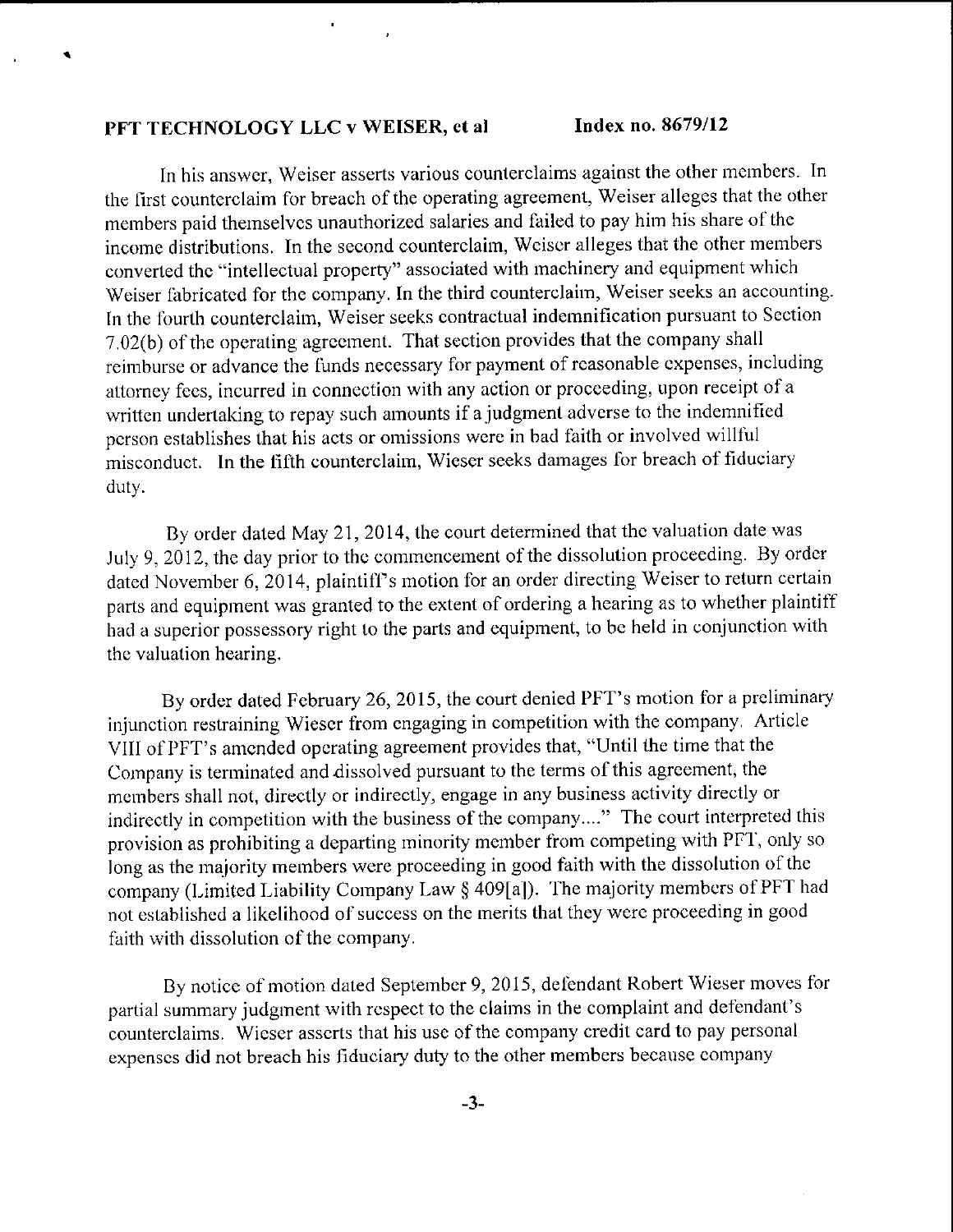practice was to allow Wieser and the other members to charge personal expenses to the company. Wieser asserts that he performed his duties until he received the notice of removal in October 2011. Wieser alleges that he repaired the instruments and returned them to PFT in operational condition. Wieser asserts that PFT did not suffer any damages by his withholding the instruments because the company had an ample number of instruments to perform its work. Finally, Wieser argues that PFT abandoned its claim for dissolution because, in support of reargument of a discovery motion, its counsel asserted that management was able to promote the purposes of the company (Deft's ex 3,  $\P$ 9-10).

In opposition, PFT asserts that Wieser wrongfully competed with PFT while still a member of the company. PFT asserts that Wieser formed a new company in Utah, PFT Tracer Instruments, Inc. PFT asserts that Wieser initially refused to return PFT's machines and continues to withhold the parts and equipment needed to ensure that PFT's equipment remains operational.

Limited Liability Company Law  $\S 702$  provides that the court may decree judicial dissolution of a limited liability company whenever it is not reasonably practicable to carry on the busincss in oonforrnity with the articlcs of organization or the operating agreement. Dissolution is a drastic remedy, which is not to be granted unless management is unwilling or unable to promote the company's stated purpose or continuing the company is financially unfeasible (1545 Ocean Ave v Crown Royal Ventures,T2 AD3d I2l,131 [2d Dept 2010]).

The court concludes that PFT and its majority members have not abandoned their claim for dissolution of the company. In view of the ongoing dispute among the parties, the majority members, Keelan, Smith, and Castellano are unable to carry on business with Wieser. Accordingly, defendant's motion for summary judgment dismissing plaintiff's third cause of action for dissolution is **denied**. Upon searching the record, summary judgment is granted to plaintiff with respect to its third cause of action. Plaintiff shall settle a formal order of dissolution of PFT Technology, LLC within 30 days of the electronic scanning of this order.

Defendant's motion for summary judgment with respect to his third counterclaim for an accounting is **granted**. The accounting shall be conducted in conjunction with the valuation hearing (Cf Business Corporation Law § 1118[b]).

With respect to plaintiff's first cause of action for a declaratory judgment, defendant's motion for summary judgment is **granted** to the extent of declaring that the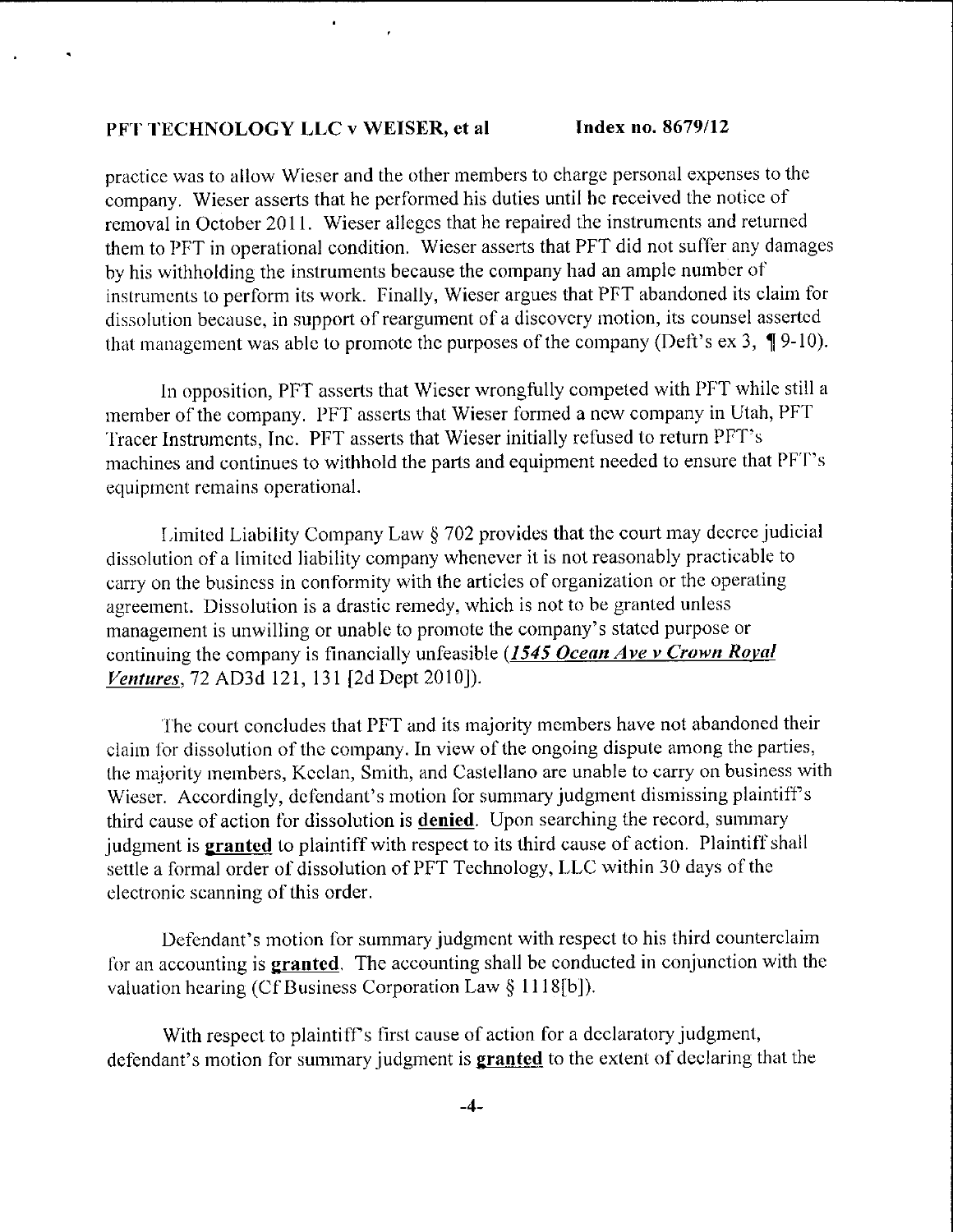parties breached their fiduciary duties to each other by charging personal expenses to the oompany. An adjustment with respect to personal expenses will be madc in conjunction with the valuation hearing. Defendant's motion for summary judgment with respect to plaintiff's first and second causes of action for breach of fiduciary duty is **denied** to the extent that plaintiff alleges Wieser abandoned his responsibilities by establishing a competing company before he left PFT and withheld needed parts and equipment from the conpany.

With respect to Weiser's counterclaim for breach of the operating agreement by paying unauthorized salaries and failing to pay Wieser his share of distributions, defendant's motion for partial summary judgment is **granted**. An adjustment as to salaries and distributions will be made in conjunction with the valuation hearing.

Defendant's motion for surnmary judgment with respect to his second counterclaim for conversion of intellectual property is **denied**. The court concludes there is a factual issue as to whether the design of the instrurnents is defendant's intellectual property.

Defendant's motion for partial summary judgment with respect to his fourth counterclaim for indemnification of legal fees is **denied**. By order dated February 20, 2014, the court awarded defendant \$100,000 as legal fees in connection with the valuation of defendant's interest in the company. The court's order with regard to legal fees was affirmed by the Appellate Division, (PFT Technology v Wieser, 129 AD2d 689 [2d Dept 2015]). Defendant has not established prima facie that the award of legal fees was inadequate for that purpose. As the court noted in its prior order, under the terms of the operating agreement, legal expenses incurred in an unsuccessful defense of a breach of fiduciary duty claim are not subject to indemnity. Defendant has not established that plaintiff's breach of fiduciary duty claim is without merit. Defendant's motion for summary judgment with respect to his fifth counterclaim for breach of fiduciary duty is denied. However, plaintiff PFT Technology is restrained from any further distributions or payment of legal fees, pending further order of the court. Upon the valuation hearing, plaintiff shall account for all legal fees paid with company funds and the court shall make any necessary adjustmcnt as appropriate (Business Corporation Law \$ 1118[b]).

By notice of motion dated October 26, 2015, plaintiff PFT moves for leave to renew its motion for the return of its parts and equipment. On May 21, 2014, the court denied plaintiff's motion for the retum of these items, with lcave to renew upon an affidavit identifying the parts and equipment in more specific detail and the value of each category of parts and equipment or the aggregate value of all of the itcms (See CPLR  $\S$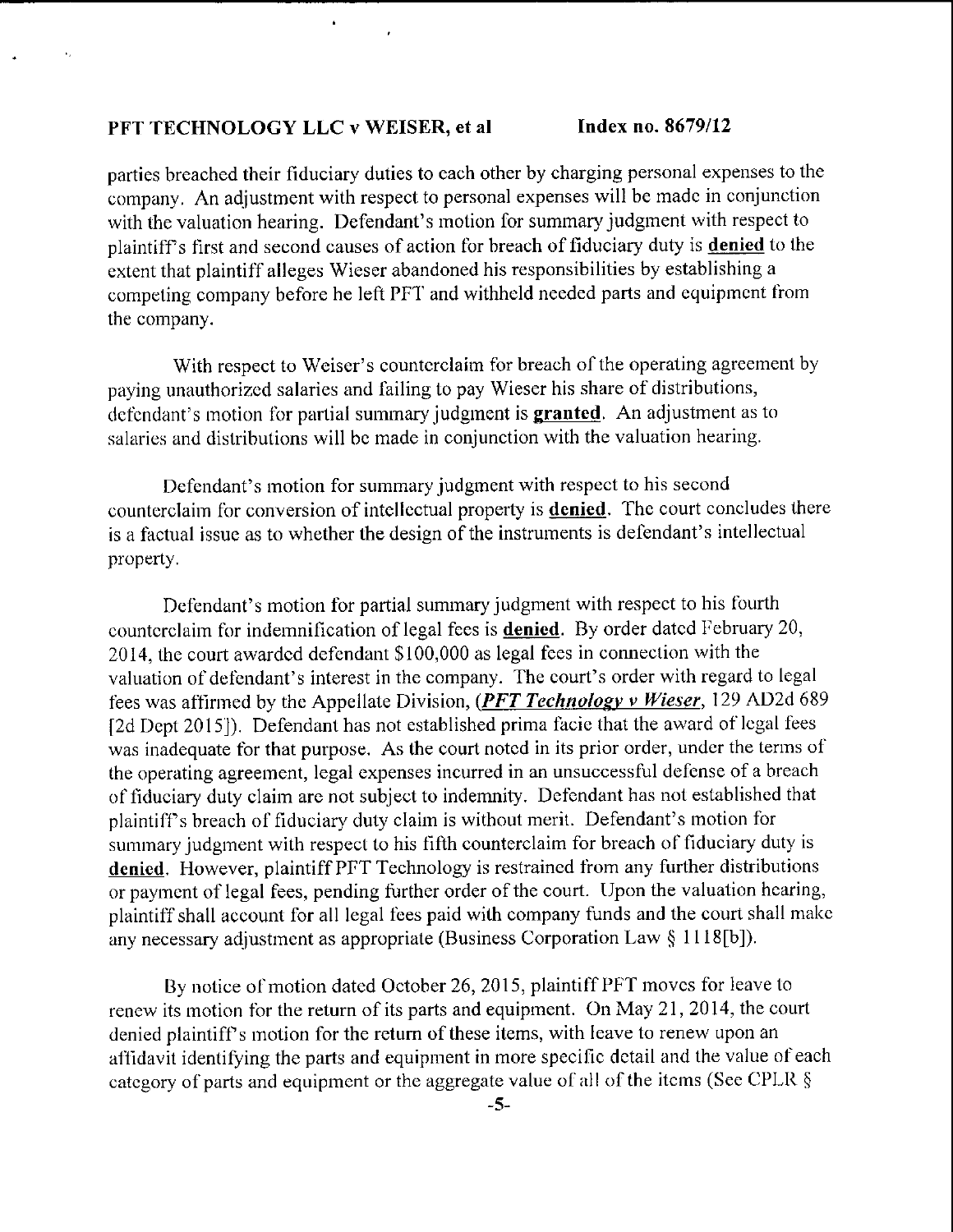$\mathbf{r}$ 

7102fcl). By order dated Novernber 6,2014, the court, upon reargument, granted the motion for return of the parts and equipment to the extent of ordering a hearing as to whether PFT had a superior possessory right to the iterns. The hearing with regard to the parts and equipment was to be held in coniunction with the valuation hearing. The court notes that, at the time of the November 6, 2014 order, dissolution of the company had not yet been ordered.

In support of its renewed motion for the return of the equipment, plaintiff alleges that in July 2008 it purchascd three Varian 3800 gas chromographs, serial nurnbers 105768, 105769, and 105770, for \$56,832.74. Plaintiffalleges that it also purohased valves and solenoids, which are required to be used with the chromographs, from a company known as Valco. Plaintiff alleges that instruments shown on the website of Wieser's new company, PFT Tracer Instruments, resemble the chromographs which PFT purchased in 2008. Accordingly, plaintiffs motion for leave to renew its motion for the return of the parts and equipment is **granted**. Upon renewal, the court determines that the parts and equipment are the property of PFT. However, rather than ordering the return of the property at this tirne, the court will determine the appropriate remedy, i.e. an order of possession or an offset for the value of thc property, in conjunction with thc valuation hearing (See CPLR § 7108).

By notice of motion dated December 11, 2015, defendant Wieser moves for the appointment of a receiver, an order of attachment, and for an order requiring the other managing members to file an amended 2014 partnership tax return. Section 4.03 of the operating agreement provides that all distributions of "cash and property" shall be made as agreed by a super majority of interest. Since a super majority exceeds 75 % of the interests, distributions of cash and property must be made by the unanimous consent of the members. Wieser alleges that the other managing members each received  $$125,000$ more than Wieser in 2011, \$446,000 more than Wieser in 2012, \$675,000 more than Wieser in 2013, and \$1,014,000 more than Wieser in 2014. Wieser alleges Castellano and Smith receivcd \$446,000, and Keelan received \$557,000, in 2015, while Wieser did not receive any distribution. Wieser alleges that, between 2011 and 2015, the other managing members made substantial contributions to their  $401(k)$  and defined benefit accounts without making corresponding oontributions on bchalf of Wieser.

Wieser requests the appointment of a temporary receiver and a preliminary injunction, restraining any further distributions, in order to ensure that PFT's profits are distributed in accordance with the operating agreement. Alternatively, Wieser requests an order of attaohment against PFT's corporate bank accounts, as well as the personal accounts of the other managing members, in the total amount of \$8,120,000 to secure a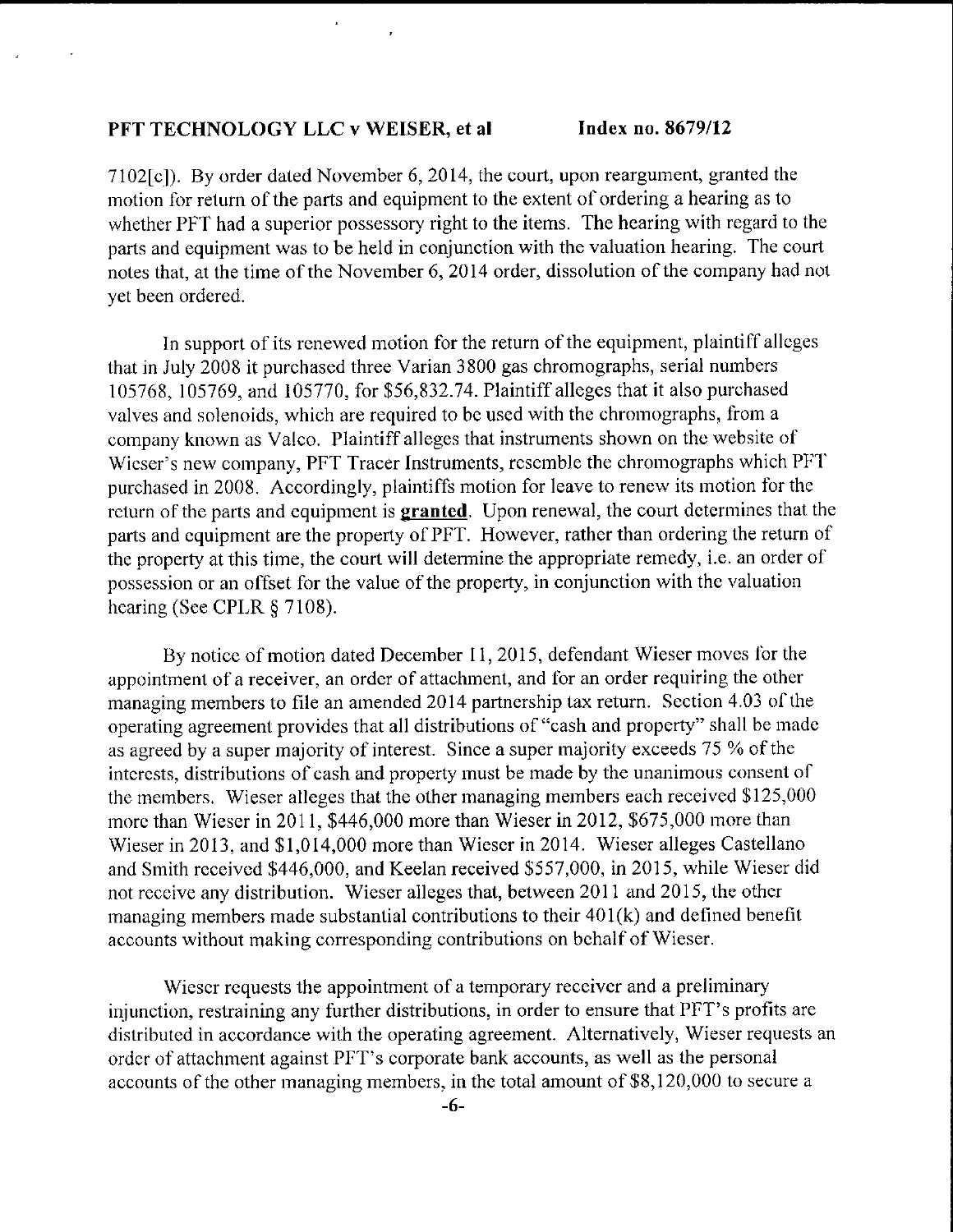judgment which may be awarded to him in the action. Finally, Wieser requests an order directing PFT file an amended 2014 tax, apparently to reflect the return of partner distributions which Wieser anticipates being ordered (The 2014 return continucs to list Wieser as a partner.)

In opposition, PFT argues that Wieser was not entitled to any distributions because he stopped working for the cornpany. PFT further argues that Wicser has not established the danger of irreparablc harm.

Business Corporation Law  $\S 1113$  provides that at any stage of an action or special proceeding seeking judicial dissolution of a corporation, the court may, in its discretion, make all such orders as it may deem proper in connection with preserving the property and carrying on the business of the corporation, including the appointment of a receiver, who may be a director, officer, or shareholder of the corporation. Receivership is siniilarly available in a proceeding seeking the judioial dissolution of a limited liability company (*Doyle v Icon, LLC*, 103 AD2d 440 [ $l<sup>st</sup>$  Dept 2013]).

A party moving for the appointment of a temporary receiver must submit clear and convincing cvidencc of irrcparable loss or waste to thc subject property and that a temporary receiver is needed to protect their interest ( $Bd$  of Managers v Nob Hill *Condominium*, 100 AD3d 673 [2d Dept 2012]). The appointment of a receiver is a drastic remedy; the court should exercise extreme caution in the appointment of receivers, which should never be made until a proper case has been clearly established (Matter of Armienti & Brooks, 309 AD2d 659 [1<sup>st</sup> Dept 2003]). The use of corporate funds without authorization does not establish a risk of potential loss and may be addressed in the final accounting between the shareholders (Matter of Harrison Realty Corp., 295 AD2d 220  $[1<sup>st</sup>$  Dept 2002]).

The court concludes that defendant Wieser has not made a clear and convincing showing that a receiver should be appointed. The court notes that PFT showed ordinary business income of  $$1,019,245$  for 2014 (Deft's ex 4). Wieser's claims for breach of the operating agreement with respect to unequal distributions may be addressed upon the final accounting. Accordingly, defendant Wieser's motion for the appointment of a receiver is **denied**, with leave to renew should circumstances change.

CPLR  $\S$  6201 provides that an order of attachment may be granted in any action, except a matrimonial, where plaintiff would be entitled to a money judgment, and the defendant is a non-domiciliary residing without the state, or is domiciled in the state and cannot bc personally served, or has transferred assets with the intent to dcfiaud his